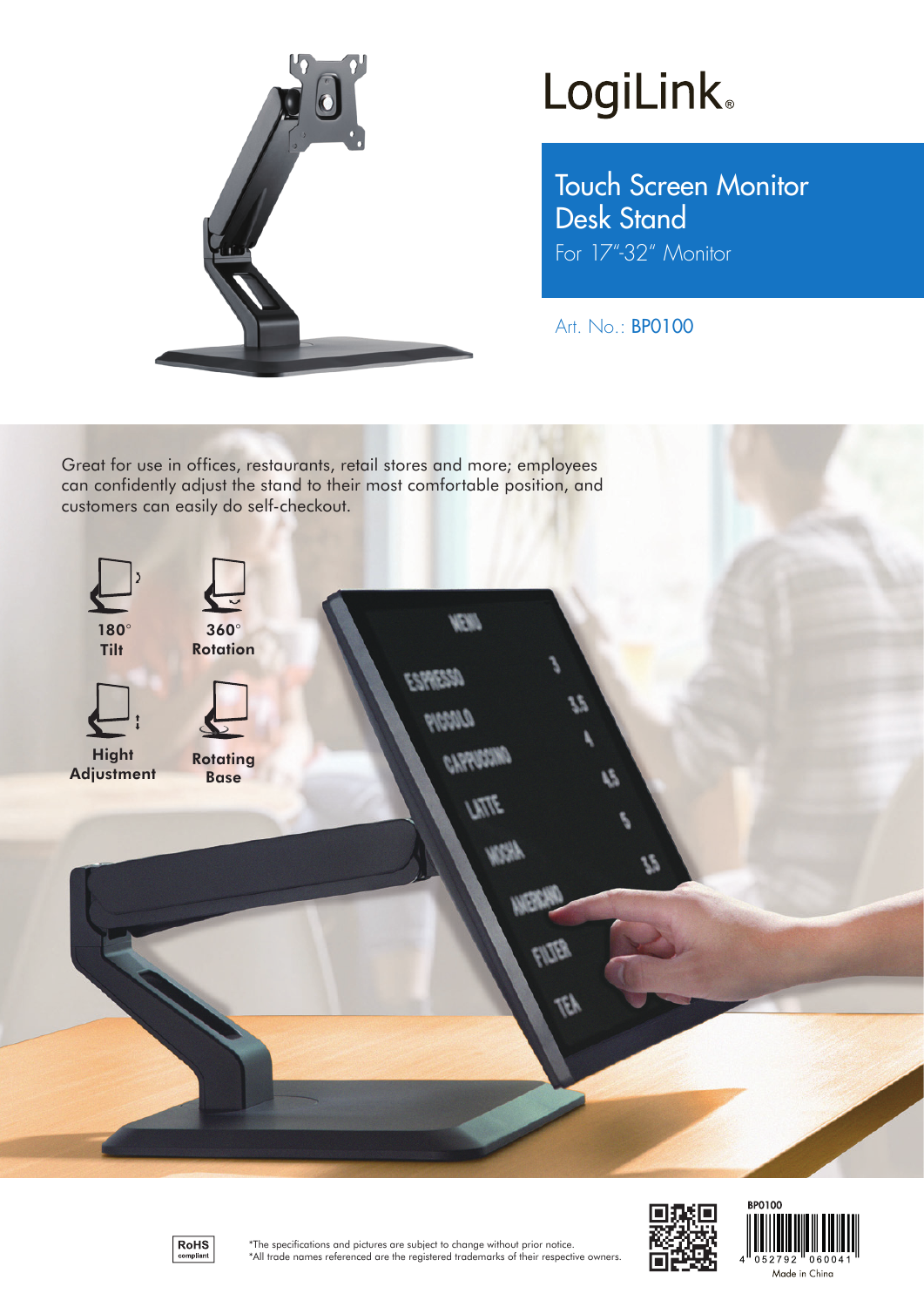

# **LogiLink**

Touch Screen Monitor Desk Stand For 17"-32" Monitor

Art. No.: BP0100



Quick and Easy Installation Effortlessly mount your monitor

using the Keyhole Pattern.



Solid VESA Plate Fits 17"-32" touch screen monitors.



Gas spring to counterbalance the monitor weight.

1

J

Built-in spring tension gauge for weight adjustment.



Unique Rotating Base Achieve maximum flexibility with uncompromising sturdiness.



Cable Management



Ergonomic Design

viewing angle.

Hight adjustment for the desired